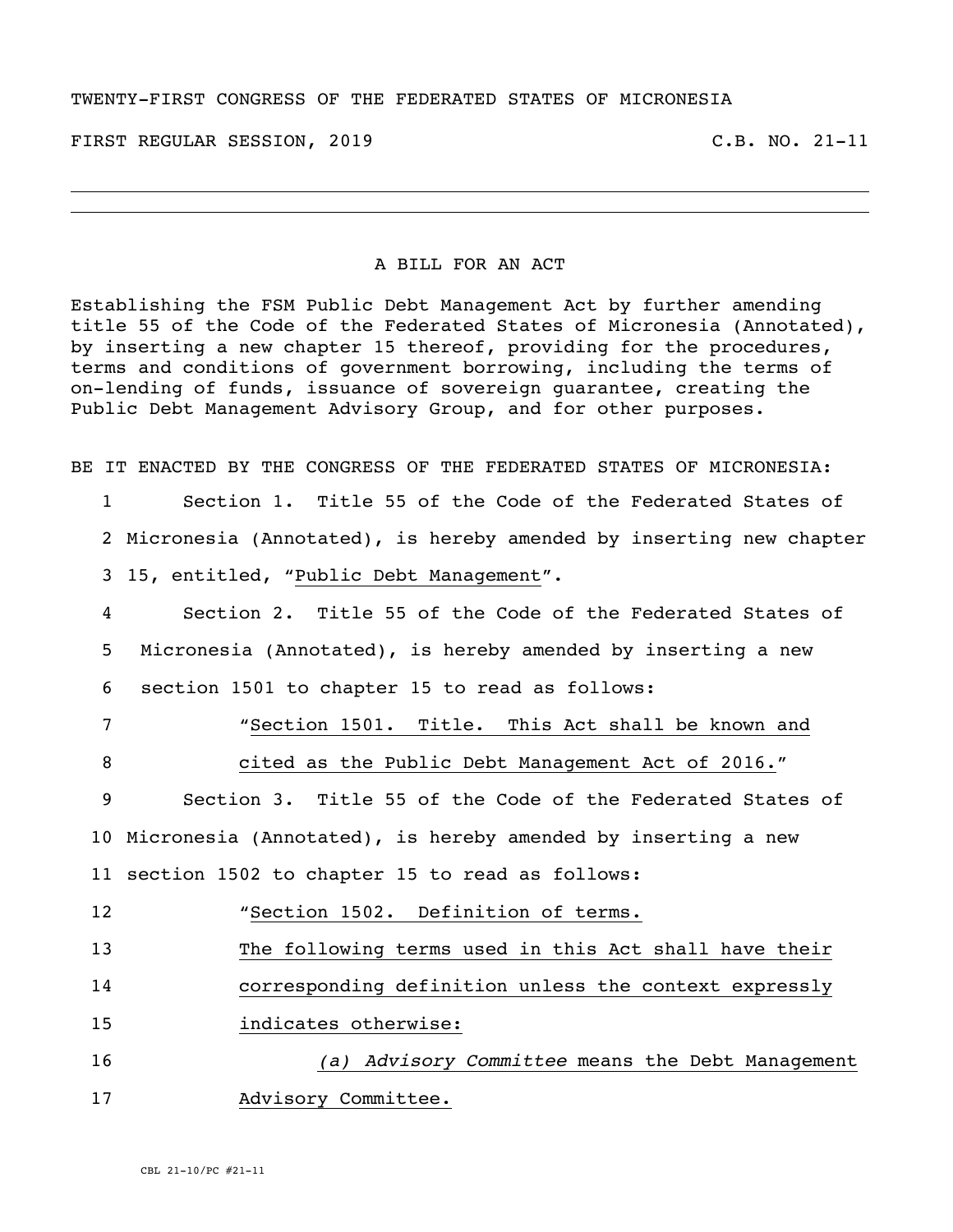| $\mathbf{1}$ | (b) Borrower means any recipient of an on-lent           |
|--------------|----------------------------------------------------------|
| 2            | loan or a sovereign guarantee or other borrowing from    |
| 3            | the National Government.                                 |
| 4            | (c) Congress means the Congress of the Federated         |
| 5            | States of Micronesia.                                    |
| 6            | (d) Government guarantee means a commitment by           |
| 7            | the Government to repay the financial liabilities of     |
| 8            | another entity should that entity default;               |
| 9            | (e) Government on-lending means a loan issued by         |
| 10           | or on behalf of the Government to an entity in the       |
| 11           | private or public sector, using public money or funded   |
| 12           | by Government borrowing.                                 |
| 13           | (f) Loan Reserve Account means an account where          |
| 14           | surplus loan repayments are placed to protect against    |
| 15           | future shocks which may impact the short-term capacity   |
| 16           | to make repayments;                                      |
| 17           | (g) Public borrowing means borrowing by the              |
| 18           | National Government, its agency, or a legal entity owned |
| 19           | by the National Government that include the contracting  |
| 20           | or guaranteeing of domestic or foreign debt through      |
| 21           | loans, financial leasing, on-lending or any other type   |
| 22           | of borrowing, including concessional and non-            |
| 23           | concessional borrowing, whatever the source;             |
| 24           | (h) Project means a group of related activities          |
| 25           | that have a common aim which are financed, or part       |
|              |                                                          |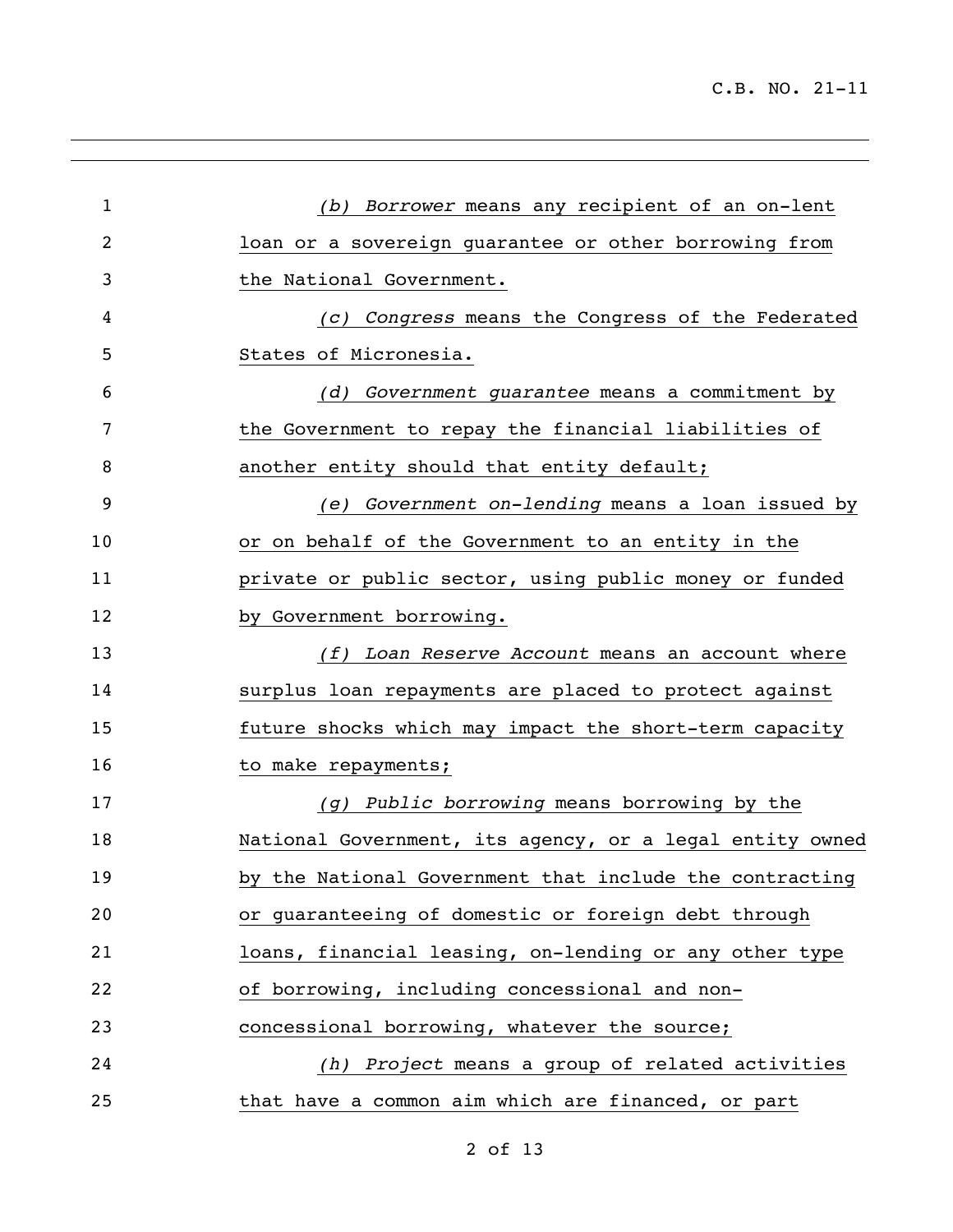| $\mathbf{1}$ | financed by a loan and which constitute a material           |
|--------------|--------------------------------------------------------------|
| 2            | portion of the loan (25% or greater).                        |
| 3            | Secretary means the Secretary of the<br>(i)                  |
| 4            | Department of Finance and Administration of the National     |
| 5            | Government of the Federated States of Micronesia."           |
| 6            | Section 4. Title 55 of the Code of the Federated States of   |
| 7            | Micronesia (Annotated), is hereby amended by inserting a new |
| 8            | section 1503 to chapter 15 to read as follows:               |
| 9            | "Section 1503. Purpose of the Public Debt Management         |
| 10           | Act.                                                         |
| 11           | The purpose of this Act is to promote sound debt<br>(a)      |
| 12           | management to ensure that the Government's financing         |
| 13           | needs and its payment obligations are met at the lowest      |
| 14           | possible cost with the lowest possible risk over the         |
| 15           | medium to long term in accordance with the culture and       |
| 16           | practices of The Federated States of Micronesia.             |
| 17           | (b) In achieving the purpose stated in this section,         |
| 18           | the Government must adhere to the following principles:      |
| 19           | (1) projects and activities financed by loans are            |
| 20           | able to demonstrate quantifiable positive returns and        |
| 21           | shall not be for the purposes of supplementing recurrent     |
| 22           | budget expenditure or for reasons of speculation;            |
| 23           | Loans shall only be considered once all other<br>(2)         |
| 24           | avenues of financing have been considered and found          |
| 25           | inadequate;                                                  |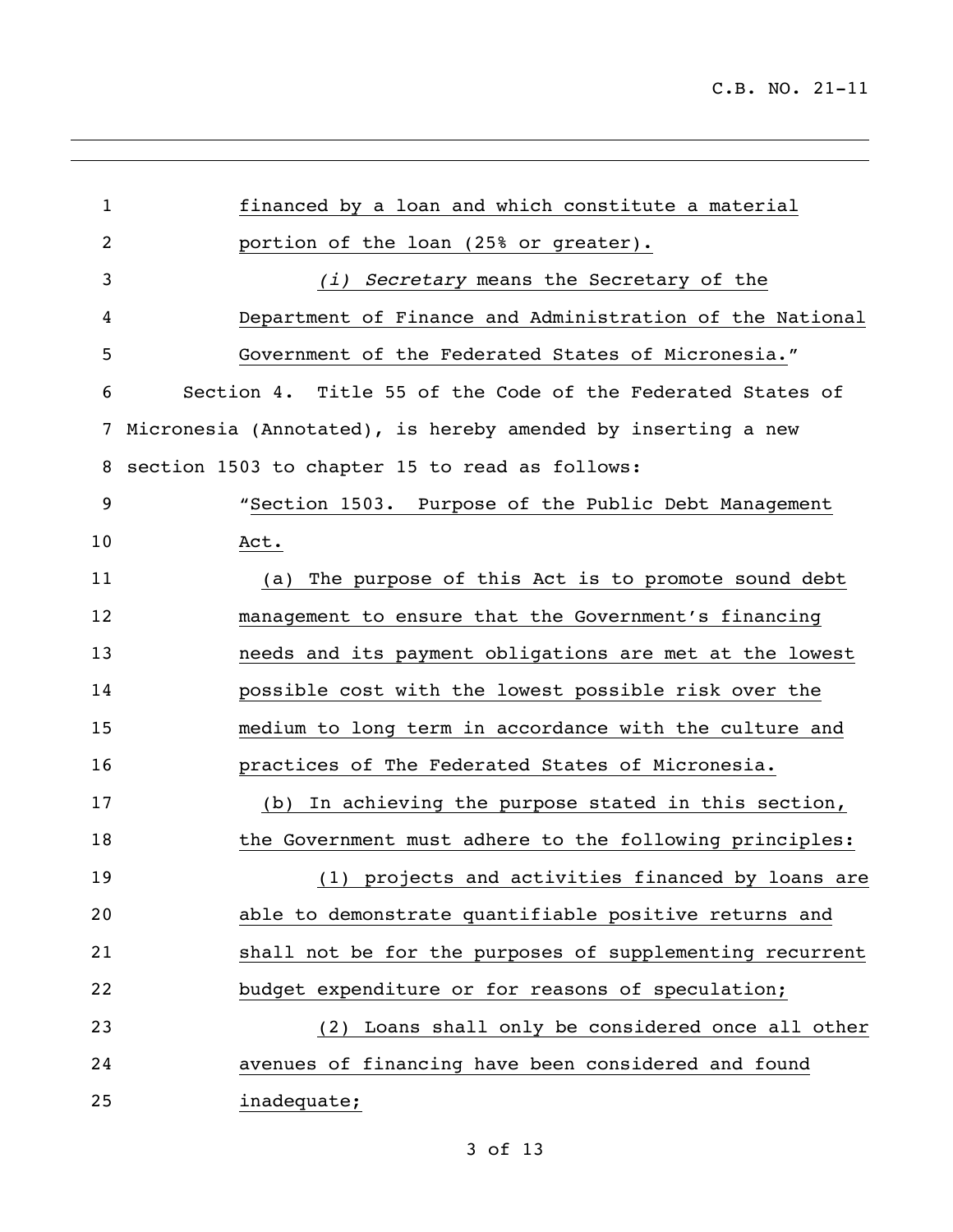| $\mathbf{1}$ | Total debt shall be maintained at prudent<br>(3)             |
|--------------|--------------------------------------------------------------|
| 2            | levels so as to provide a buffer against factors that        |
| 3            | impact adversely on total net worth in the future;<br>may    |
| 4            | and                                                          |
| 5            | (4) Loans shall, where possible, be denominated              |
| 6            | in USD.                                                      |
| 7            | The Government may depart from the principles if:<br>(C)     |
| 8            | The departure from those principles is<br>(1)                |
| 9            | temporary; and                                               |
| 10           | The nature of the exceptional circumstances<br>(2)           |
| 11           | are approved by Congress."                                   |
| 12           | Section 5. Title 55 of the Code of the Federated States of   |
| 13           | Micronesia (Annotated), is hereby amended by inserting a new |
|              | 14 section 1504 to chapter 15 to read as follows:            |
| 15           | "Section 1504. Authority of Congress over sovereign          |
| 16           | debt.                                                        |
| 17           | In accordance with article IX section 3 of the               |
| 18           | Constitution of the Federated States of Micronesia, the      |
| 19           | Congress of the Federated States of Micronesia has the       |
| 20           | authority to borrow money on the public credit. By this      |
| 21           | Act, the Secretary of the Department of Finance is           |
| 22           | delegated the authority to execute debt instruments on       |
| 23           | behalf of the Federated States of Micronesia subject to      |
| 24           | the parameters set forth herein. The debt instrument         |
| 25           | contemplated in this section includes a direct loan, a       |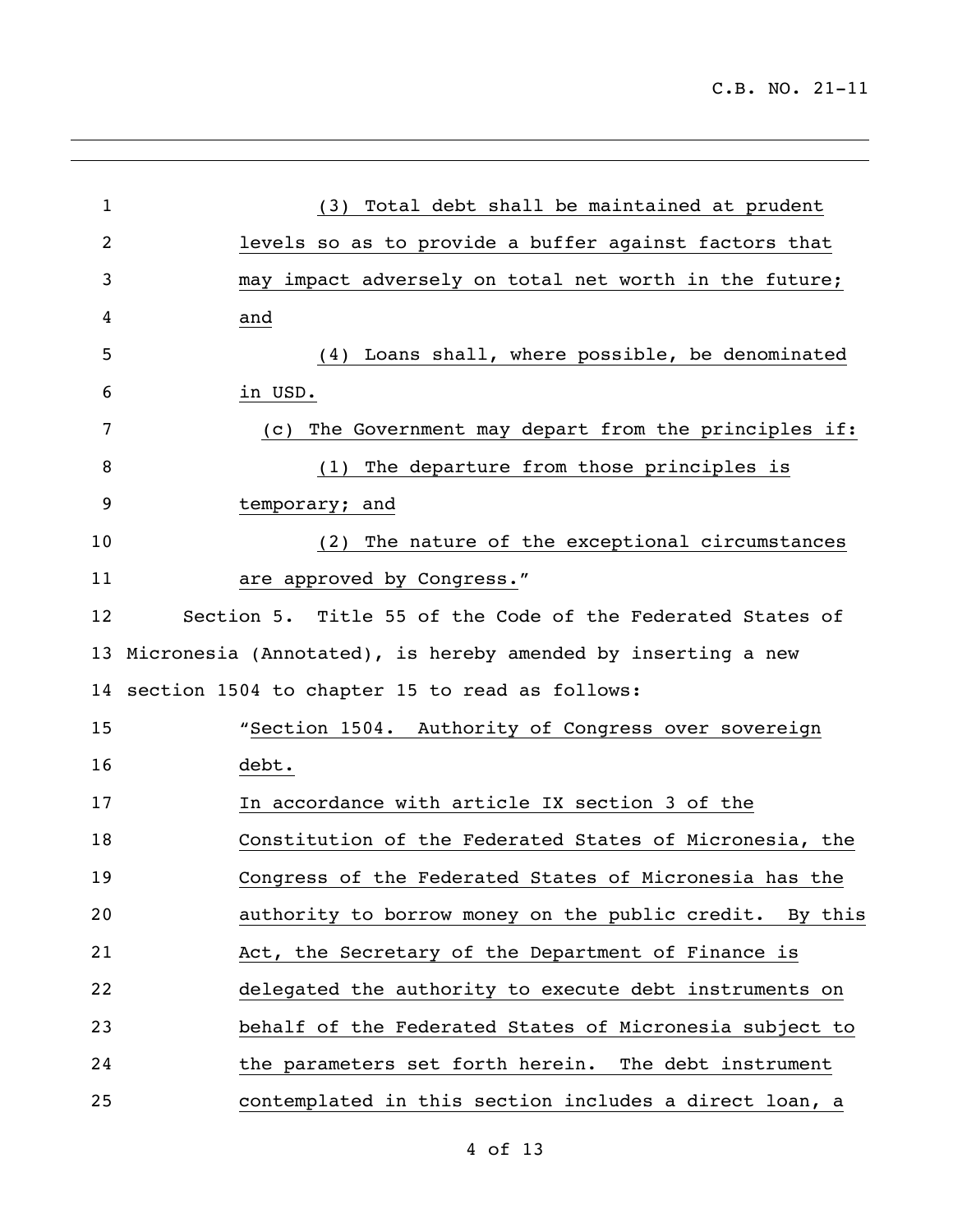| $\mathbf{1}$   | sovereign guarantee, or other forms of transaction that         |
|----------------|-----------------------------------------------------------------|
| $\overline{2}$ | legally constitute a financial obligation on the part of        |
| $\mathsf{3}$   | the National Government, either direct or indirect,             |
| 4              | primary or secondary, absolute or contingent."                  |
| 5              | Section 6. Title 55 of the Code of the Federated States of      |
| 6              | Micronesia (Annotated), is hereby amended by inserting a new    |
| 7              | section 1505 to chapter 15 to read as follows:                  |
|                |                                                                 |
| 8              | "Section 1505. On-lending of funds.                             |
| 9              | (a) On application by the State, the Secretary, after           |
| 10             | consultation with the Advisory Group, may approve any           |
| 11             | Government on-lending that meets the prescribed terms           |
| 12             | and conditions the purposes of which have been approved         |
| 13             | by the President and ratified by Congress.                      |
| 14             | (b) The terms and conditions for on-lending shall be            |
| 15             | specified in the on-lending agreement to be signed by           |
| 16             | the parties, including any additional fees or charges           |
| 17             | that may be imposed as part of the cost and risk of             |
| 18             | administering and processing the on-lending."                   |
| 19             | Section 7. Title 55 of the Code of the Federated States of      |
|                | 20 Micronesia (Annotated), is hereby amended by inserting a new |
| 21             | section 1506 to chapter 15 thereof to read as follows:          |
| 22             | "Section 1506. Sovereign Guarantee.                             |
| 23             | The National Government may issue a sovereign guarantee         |
| 24             | to secure borrowing by the State. The Secretary shall           |
| 25             | provide for the procedures governing the issuance of a          |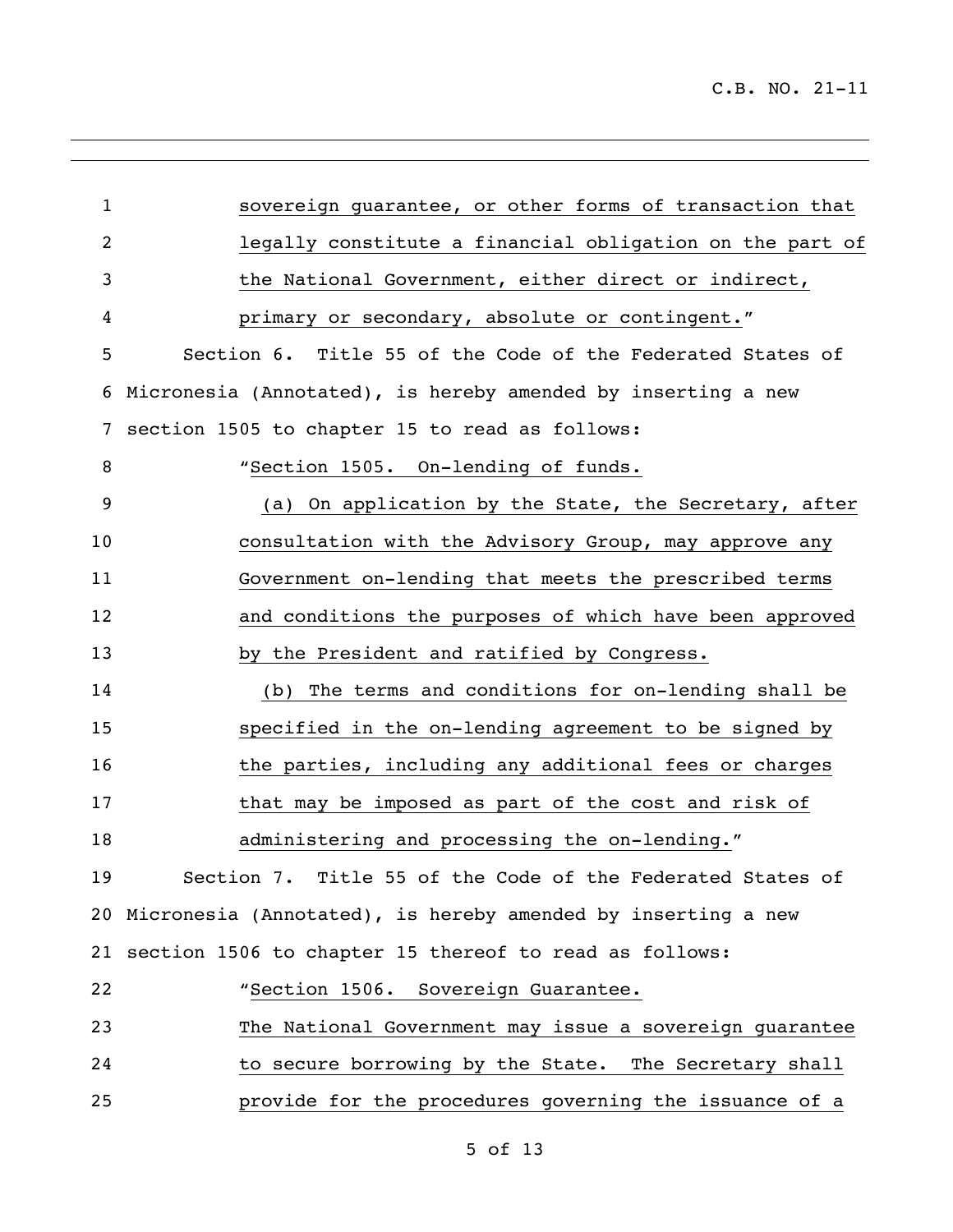| $\mathbf 1$ | sovereign guarantee. The following rules apply to a       |
|-------------|-----------------------------------------------------------|
| 2           | sovereign guarantee:                                      |
| 3           | The Secretary may issue a sovereign guarantee only<br>(a) |
| 4           | if                                                        |
| 5           | Congress approves the guarantee; and<br>(1)               |
| 6           | (2) provision has been made-                              |
| 7           | (A) for a loan reserve account to secure the              |
| 8           | loan repayment or an indemnity to the National            |
| 9           | Government;                                               |
| 10          | to assess and monitor the risks<br>(B)                    |
| 11          | involved;                                                 |
| 12          | (C) to ensure that any part of the loan                   |
| 13          | which cannot be applied for such purpose shall either     |
| 14          | not be drawn or shall be applied to such other purposes   |
| 15          | as the Secretary approves and is within the provisions    |
| 16          | of the loan agreement;                                    |
| 17          | for charging on the income, revenue, and<br>(D)           |
| 18          | assets of the borrower, or any other income which may be  |
| 19          | made available for the purpose of loan repayment; and     |
| 20          | for the raising or securing the raising<br>(E)            |
| 21          | of sufficient money to meet all the charges referred to   |
| 22          | in this subsection.                                       |
| 23          | (d) The Secretary may impose such fees and charges on     |
| 24          | a sovereign guarantee as deemed necessary to cover the    |
| 25          | cost of administering it.                                 |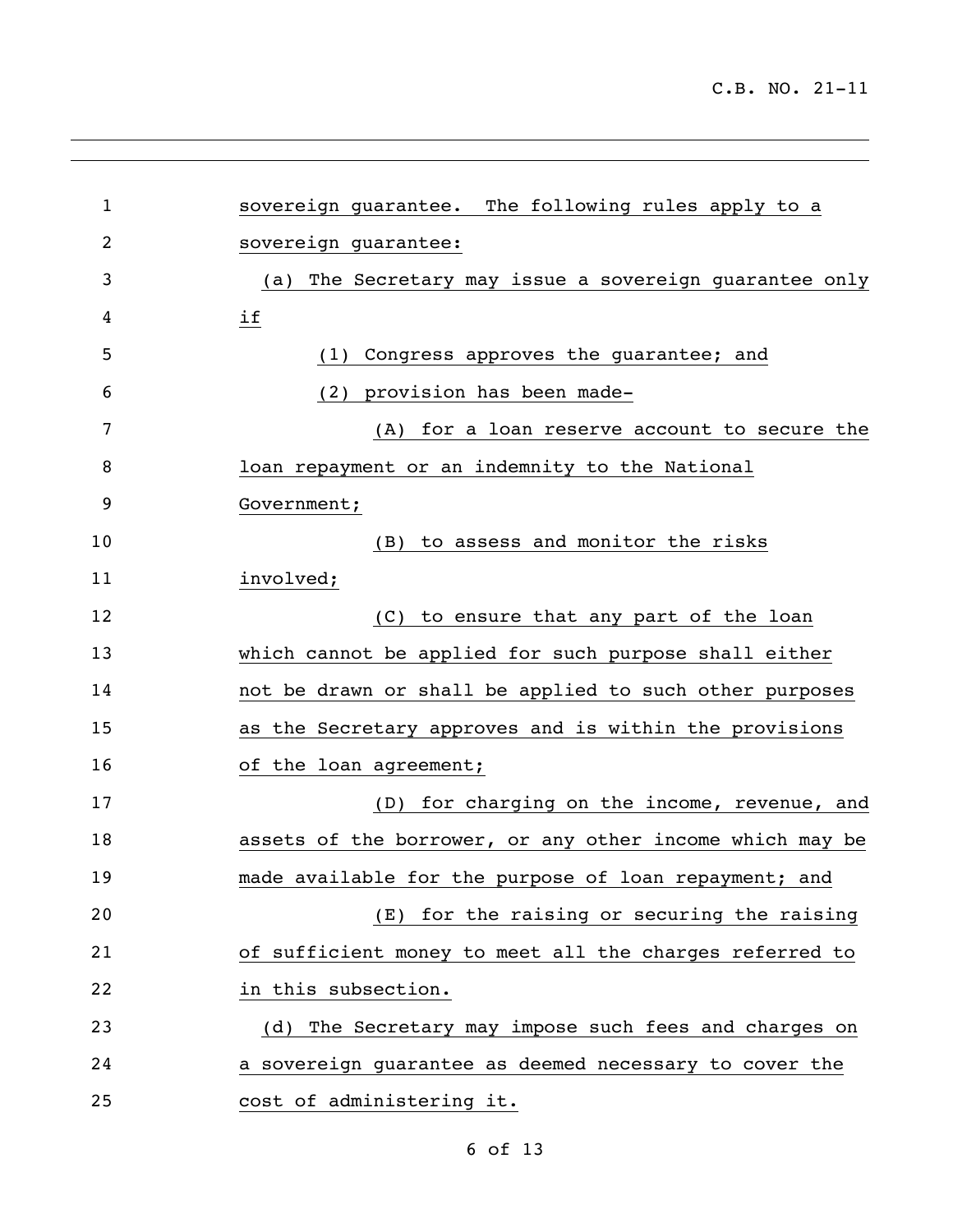| $\mathbf 1$    | (c) Any sum required for fulfilling a sovereign              |
|----------------|--------------------------------------------------------------|
| $\overline{2}$ | guarantee under this section shall be charged on the         |
| 3              | asset or revenue of the borrower."                           |
| 4              | Section 8. Title 55 of the Code of the Federated States of   |
| 5              | Micronesia (Annotated), is hereby amended by inserting a new |
| 6              | section 1507 chapter 15 to read as follows:                  |
| 7              | "Section 1507. Restrictions and conditions of                |
| 8              | borrowing.                                                   |
| 9              | The Secretary shall not borrow money except in<br>(a)        |
| 10             | accordance with the provisions of this Act.                  |
| 11             | (b) The Secretary shall not borrow for budget deficits       |
| 12             | in the current fiscal year where there is no express         |
| 13             | authorization by Congress. Borrowing may be considered       |
| 14             | only for projects and activities that are able to            |
| 15             | provide a demonstrable return through either increasing      |
| 16             | the net revenue to the government or in decreasing net       |
| 17             | costs.                                                       |
| 18             | (c) A cap on total borrowing shall be determined using       |
| 19             | a debt servicing to domestic revenue ratio, the level of     |
| 20             | which shall be set in the Debt Management Policy of the      |
| 21             | National Government. Borrowing may not exceed this cap       |
| 22             | except for the exceptional circumstances provisions in       |
| 23             | subsection (d).                                              |
| 24             | (d) Subsection (c) does not apply where short-term           |
| 25             | borrowing is necessary in order to deal with exceptional     |

<u> 1989 - Andrea San Andrea San Andrea San Andrea San Andrea San Andrea San Andrea San Andrea San Andrea San A</u>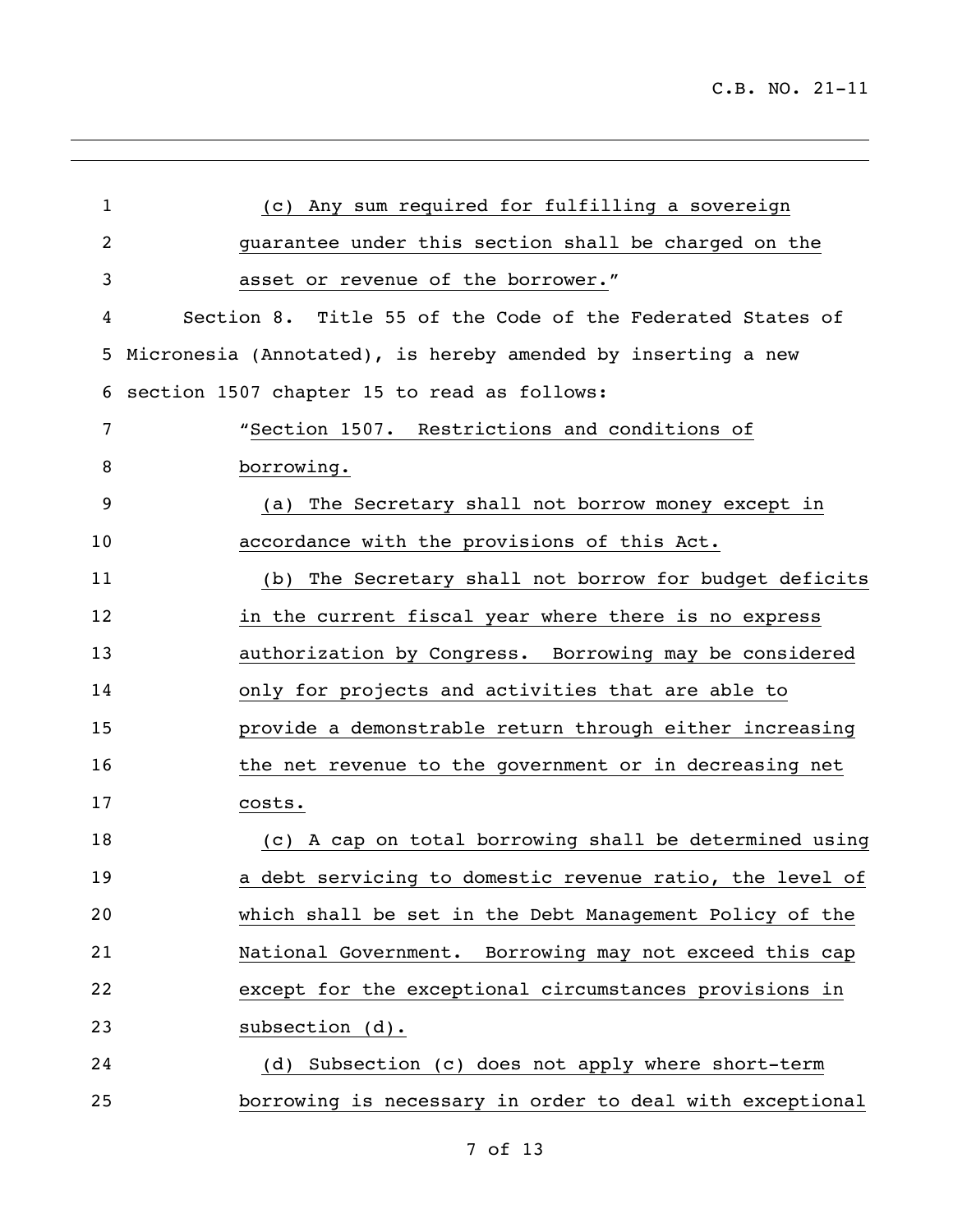C.B. NO. 21-11

<u> 1989 - Johann Stoff, fransk politik (d. 1989)</u>

| 1  | circumstances, as determined by the President. This          |
|----|--------------------------------------------------------------|
| 2  | subsection shall be governed by the following                |
| 3  | principles:                                                  |
| 4  | (1) The Secretary shall exhaust all efforts to               |
| 5  | remedy the financial situation using the available           |
| 6  | domestic financial resources, including the use of           |
| 7  | reprogramming authority where applicable.                    |
| 8  | (2) The President may also tap on all available              |
| 9  | resources consisting of bilateral and multilateral           |
| 10 | assistance made pursuant to treaties with other nations.     |
| 11 | (e) If short-term borrowing due to exceptional               |
| 12 | circumstances is required, the President shall present       |
| 13 | to Congress:                                                 |
| 14 | (1) the level of borrowing required;                         |
| 15 | (2) the approach the Government will take to                 |
| 16 | return to the principles outlined in this Act; and           |
| 17 | (3) the period of time the Government expects to             |
| 18 | take to return to said principles.                           |
| 19 | The Secretary shall establish a loan reserve<br>(f)          |
| 20 | account for all new lending, the target for which is         |
| 21 | identified in the medium term debt management strategy.      |
| 22 | (g) Approval of a borrowing through a resolution by          |
| 23 | Congress legally binds the National Government."             |
| 24 | Section 9. Title 55 of the Code of the Federated States of   |
| 25 | Micronesia (Annotated), is hereby amended by inserting a new |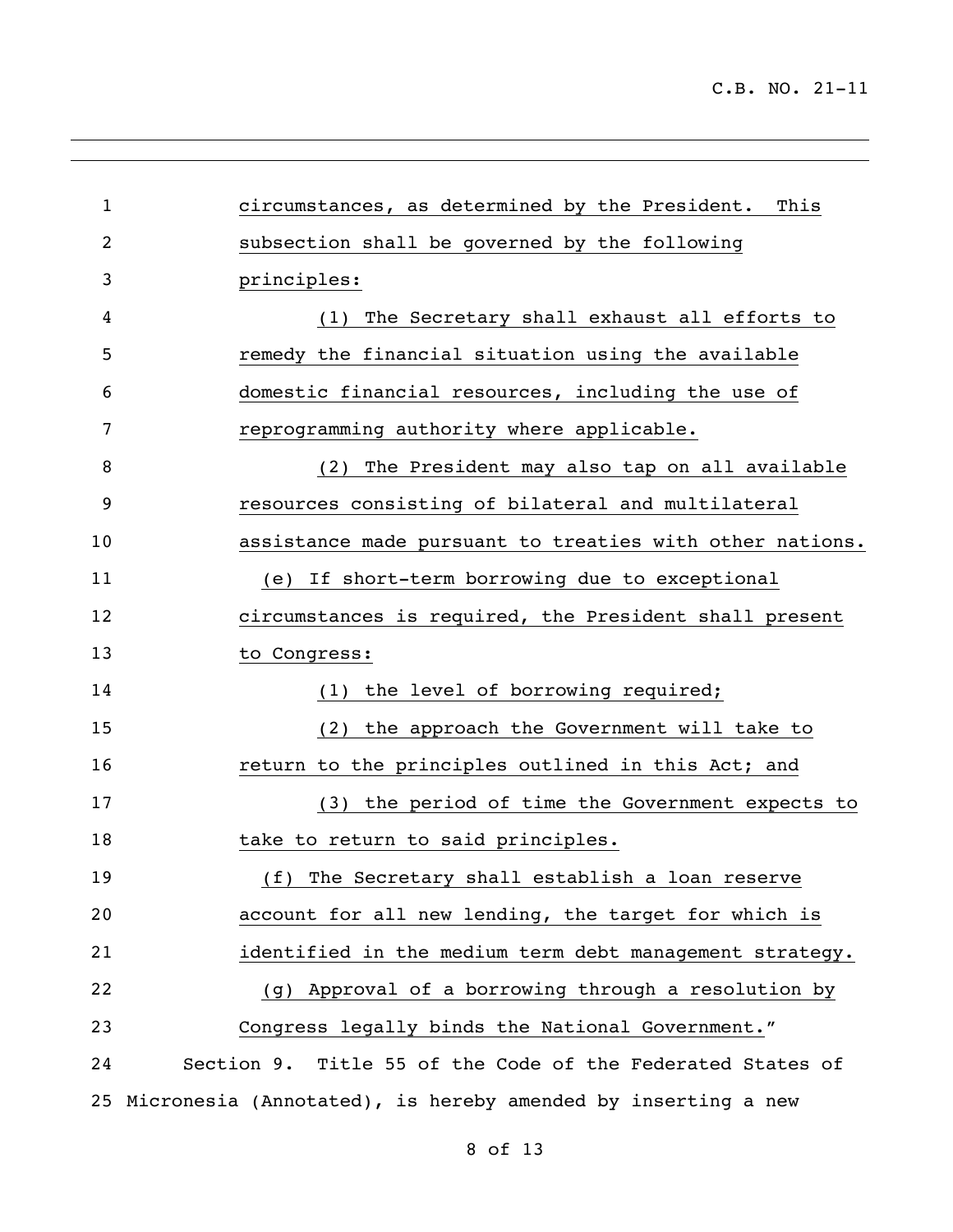|                | 1 section 1508 to chapter 15 to read as follows:         |
|----------------|----------------------------------------------------------|
| $\overline{2}$ | "Section 1508. Responsibilities of the Secretary.        |
| 3              | The Secretary shall                                      |
| 4              | (a) Develop and implement a debt management policy       |
| 5              | that implements the principles established in subsection |
| 6              | (b) of section $1503$ ;                                  |
| 7              | (b) Provide to the President and the Congress the debt   |
| 8              | management policy referred to in subsection 0;           |
| 9              | (c) Supervise and monitor Government finances and        |
| 10             | coordinate inter-governmental financial and fiscal       |
| 11             | resources through the combined application of this Act   |
| 12             | and the Financial Management Act;                        |
| 13             | (d) Ensure appropriate financial management review of    |
| 14             | every borrowing proposal and determine the fiscal and    |
| 15             | economic implications prior to its transmittal to        |
| 16             | Congress for approval;                                   |
| 17             | (e) Initiate or review a borrowing proposal as           |
| 18             | directed by the President;                               |
| 19             | (f) Recommend to the President suitable terms and        |
| 20             | conditions of borrowing taking into consideration the    |
| 21             | relevant financial and operational risks involved;       |
| 22             | Establish standards of good governance on public<br>(g)  |
| 23             | debt management and integrate the respective roles of    |
| 24             | the government departments or agencies comprising the    |
| 25             | debt management Advisory Committee;                      |

<u> 1989 - Andrea San Andrea San Andrea San Andrea San Andrea San Andrea San Andrea San Andrea San Andrea San A</u>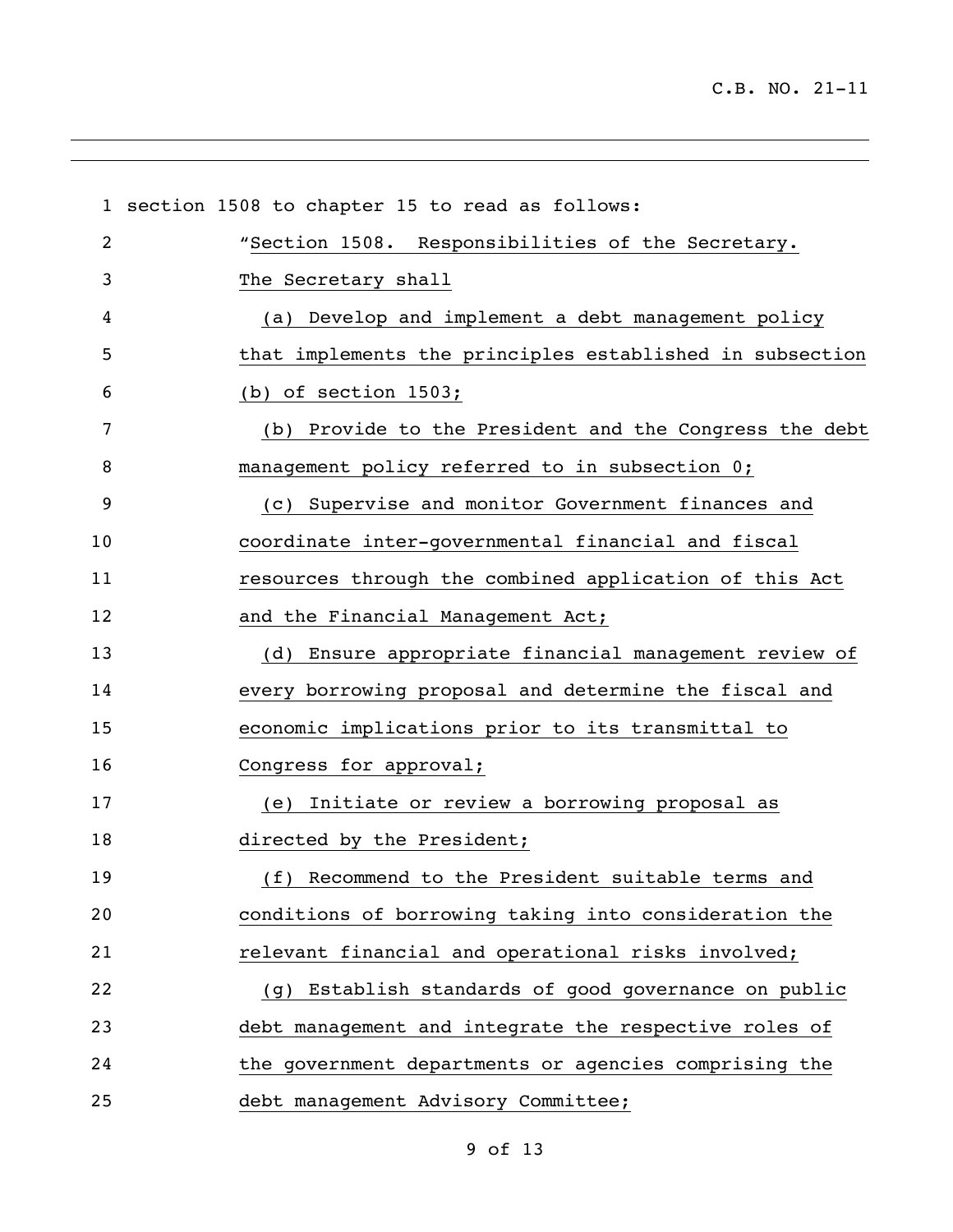| 1  | Establish internal control mechanisms; and<br>(h)               |
|----|-----------------------------------------------------------------|
| 2  | (i) Provide to the President the information required           |
| 3  | for the presentation of reports to Congress as outlined         |
| 4  | in this Act."                                                   |
| 5  | Section 10. Title 55 of the Code of the Federated States of     |
| 6  | Micronesia (Annotated), is hereby amended by inserting a new    |
| 7  | section 1509 to chapter 15 to read as follows:                  |
| 8  | "Section 1509. Regulation.                                      |
| 9  | The Secretary shall exercise the powers and                     |
| 10 | responsibilities under this Act through the issuance of         |
| 11 | regulation in accordance with Title 17 of the Code of           |
| 12 | the Federated States of Micronesia."                            |
| 13 | Section 11. Title 55 of the Code of the Federated States of     |
|    | 14 Micronesia (Annotated), is hereby amended by inserting a new |
|    | 15 section 1510 to chapter 15 to read as follows:               |
| 16 | "Section 1510. Debt Management Advisory Committee.              |
| 17 | The following shall comprise the Debt Management                |
| 18 | Advisory Committee, with the Department of Finance as           |
| 19 | its chair:                                                      |
| 20 | Secretary of the Department of Finance and<br>(a)               |
| 21 | Administration, or designee;                                    |
| 22 | (b) Secretary of the Department of Justice, or                  |
| 23 | designee;                                                       |
| 24 | (c) Secretary of the Department of Foreign Affairs, or          |
| 25 | designee; and                                                   |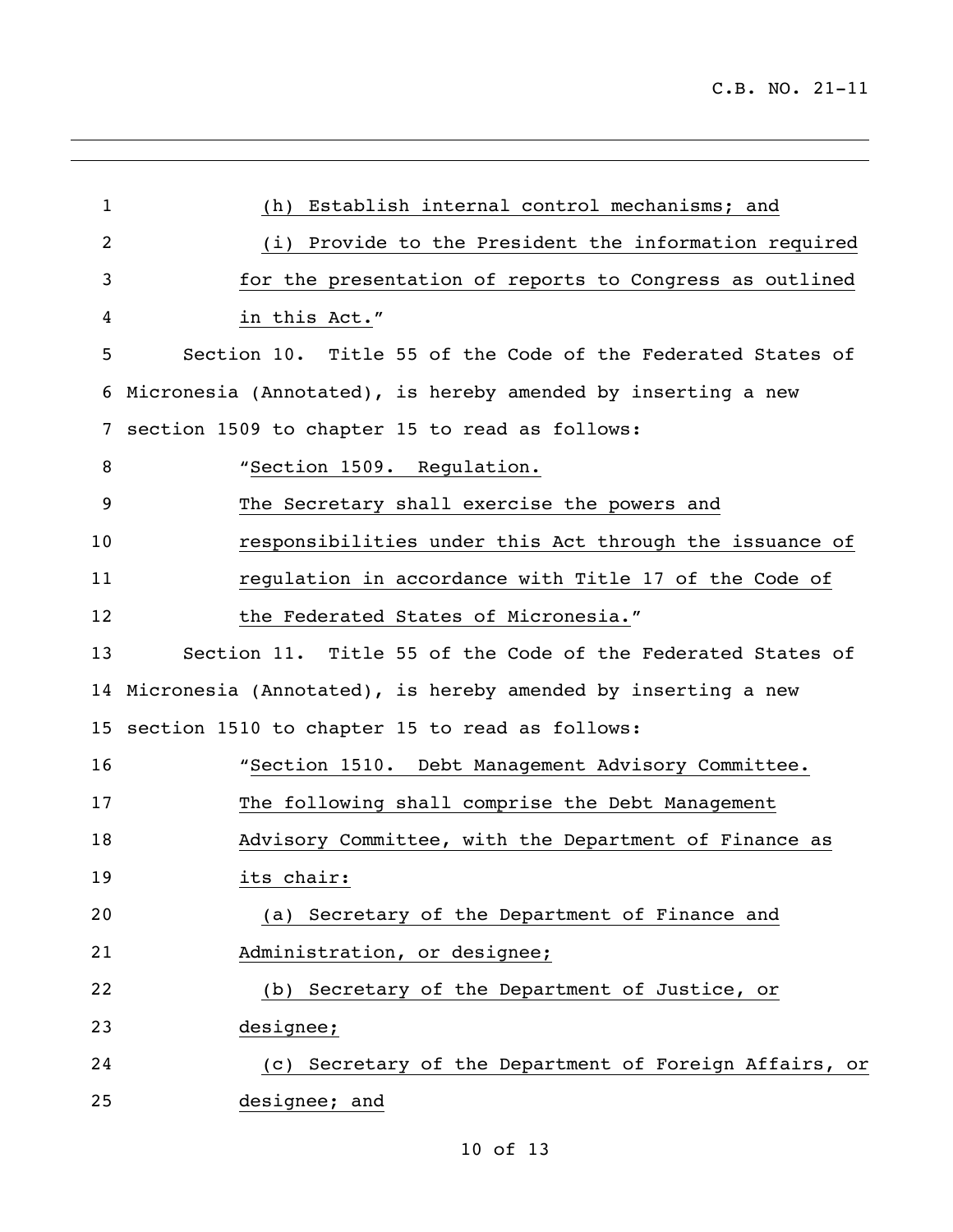| $\mathbf 1$ | A rotating member being the Secretary, or designee, of a     |
|-------------|--------------------------------------------------------------|
| 2           | line department that has functional oversight over an        |
| 3           | item that is proposed for consideration."                    |
| 4           | Section 12. Title 55 of the Code of the Federated States of  |
| 5           | Micronesia (Annotated), is hereby amended by inserting a new |
| 6           | section 1511 to chapter 15 to read as follows:               |
| 7           | "Section 1511. Responsibilities of the Advisory              |
| 8           | Committee.                                                   |
| 9           | The following are the responsibilities of the Advisory       |
| 10          | Committee:                                                   |
| 11          | (a) Provide the role of coordination among its members       |
| 12          | and implement a sharing of information mechanism             |
| 13          | relevant to public debt management;                          |
| 14          | (b) Provide technical discussion on every proposed           |
| 15          | borrowing, in particular, assessment of the various          |
| 16          | risks involved, terms and conditions of borrowing, and       |
| 17          | debt-servicing strategy;                                     |
| 18          | (c) Develop and maintain a medium term debt management       |
| 19          | strategy for consideration by the President;                 |
| 20          | (d) Develop and utilize a project appraisal and              |
| 21          | approval framework for the assessment of loan financed       |
| 22          | project and activity proposals and to provide subsequent     |
| 23          | advice to the Secretary;                                     |
| 24          | (e) Undertake a periodic Debt Sustainability Analysis        |
| 25          | to support the medium term debt strategy and render its      |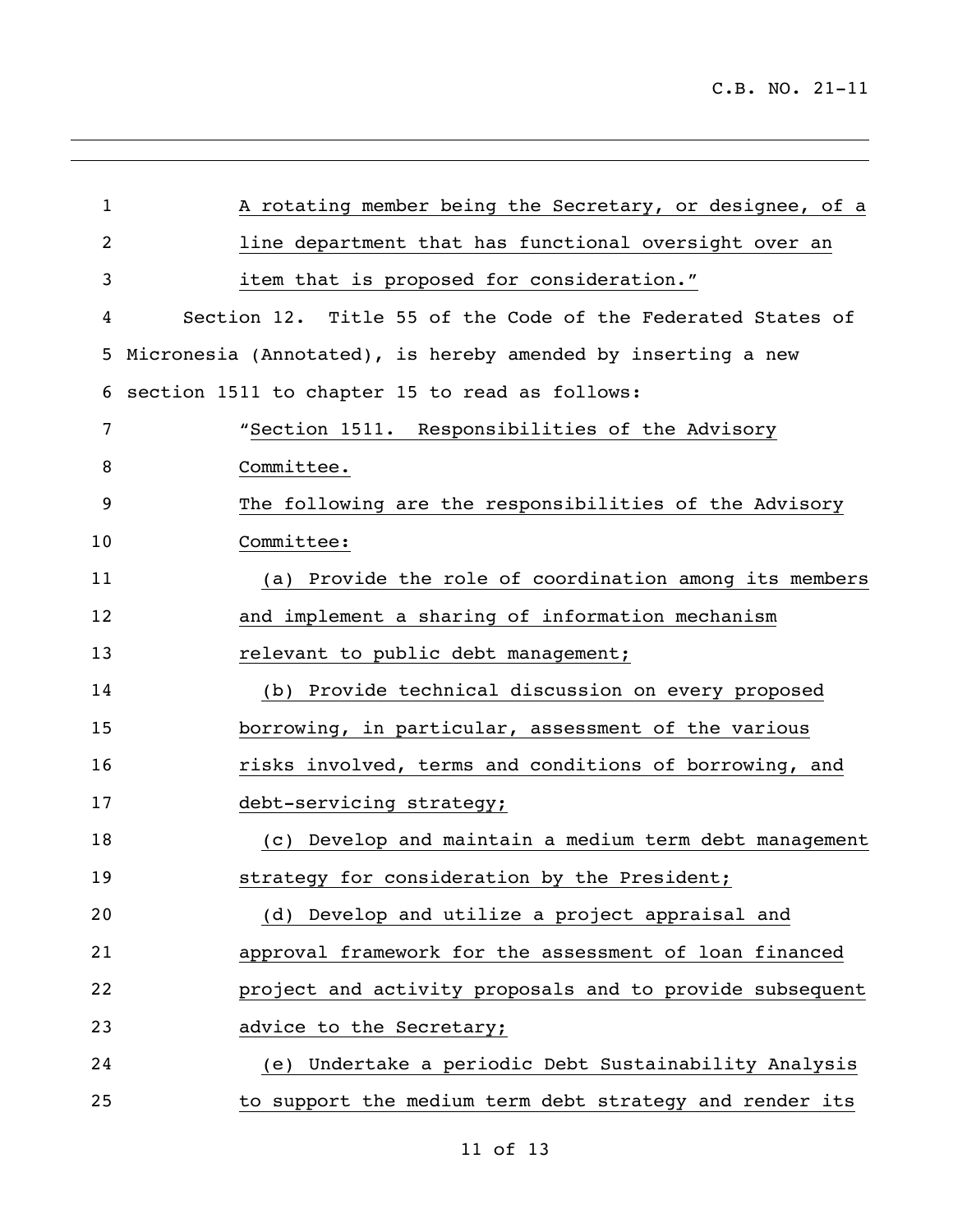| $\mathbf{1}$   | opinion or advice thereon to the Secretary; and              |
|----------------|--------------------------------------------------------------|
| $\overline{2}$ | (f) Undertake an annual risk assessment on the loan          |
| 3              | portfolio in its entirety and render its opinion or          |
| 4              | advice thereon to the Secretary."                            |
| 5              | Section 13, Title 55 of the Code of the Federated States of  |
| 6              | Micronesia (Annotated), is hereby amended by inserting a new |
| 7              | section 1512 to Chapter 15 to read as follows:               |
| 8              | "Section 1512. Reporting                                     |
| 9              | The following constitute the reporting requirements in       |
| 10             | addition to reporting requirements already required          |
| 11             | under the Act:                                               |
| 12             | (a) Borrowers will provide the Secretary of Finance          |
| 13             | and Administration with progress reports on loan funded      |
| 14             | activities within 14 days of the completion of each          |
| 15             | quarter;                                                     |
| 16             | (b) Borrowers will submit a completion report, which         |
| 17             | shall include a report on outcome effectiveness, to the      |
| 18             | Secretary of Finance and Administration at the either        |
| 19             | the completion of the loan funded activity or at the         |
| 20             | completion of the loan repayment, whichever is first;        |
| 21             | The Secretary of Finance shall include a debt<br>(C)         |
| 22             | summary in the unaudited financial statement of the          |
| 23             | National Government that is provided to the President        |
| 24             | and Congress no later than January 31 of each year.          |
| 25             | The Secretary of the Department of Finance &<br>(e)          |